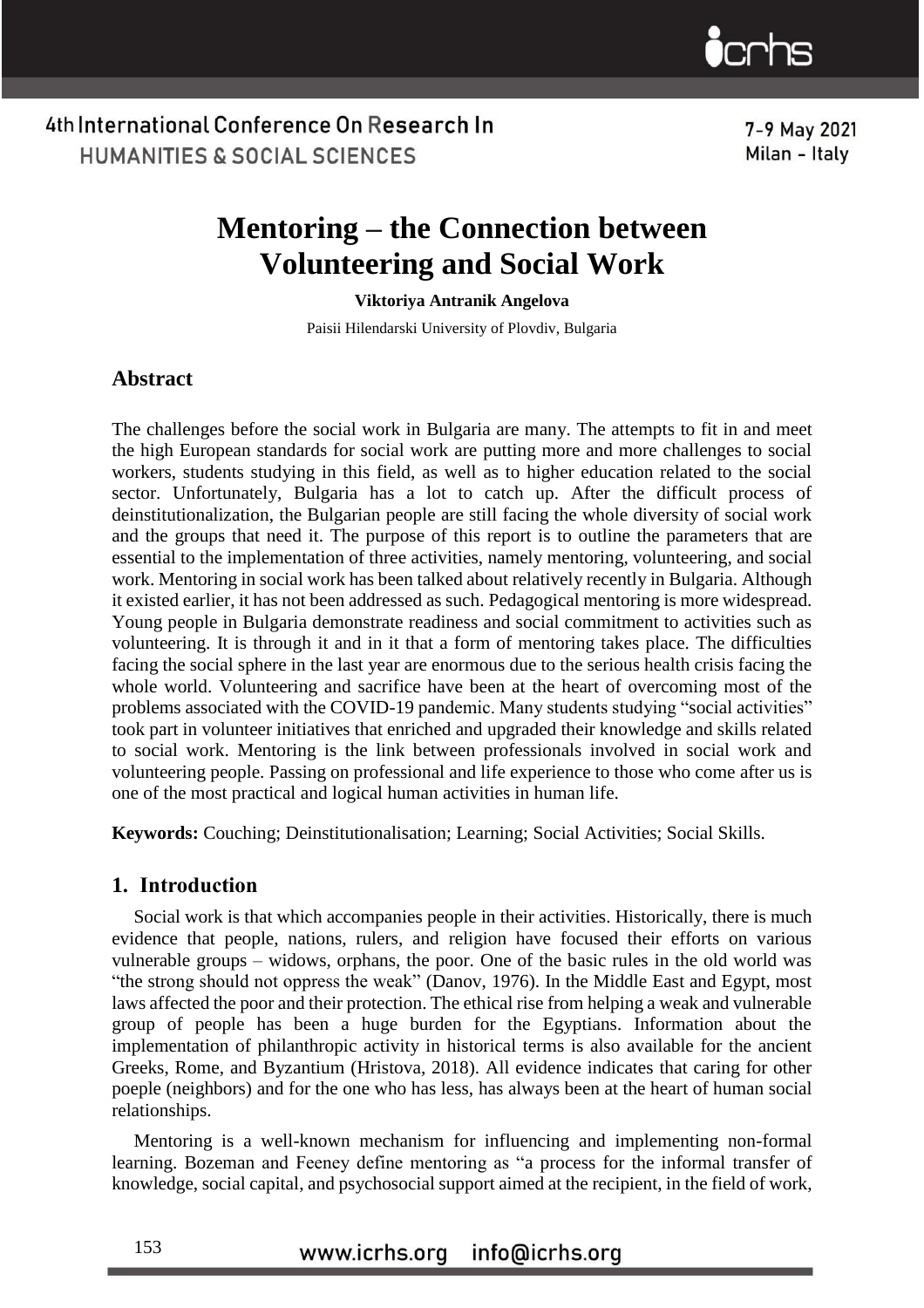7-9 May 2021 Milan - Italy

career, or professional development; mentoring involves informal face-to-face communication over an extended period of time between a person who is considered to have the relevant accumulated knowledge, wisdom and experience (mentor) and a person who is considered to have less (protégé)" (Bozemann & Feeney, 2007). Mentoring has many advantages, but also some disadvantages.

Volunteering is directly related to human social activity. It is clearly intertwined with the acquisition of new knowledge and skills through mentoring, but also takes place in the social sphere through social services. Historically, volunteering is as close as possible to the historical framework of the emergence of social work, namely – doing voluntary work, which has a limited expectation of financial or other compensation. Modern volunteering has its roots in the late nineteenth century, meeting primarily the needs of the church. In the 1920s, Service Civil International was established as a "tool for establishment of friendships between young people from different European countries" (Bulgarian Center for Not-for-Profit Law, 2010). This is the organization that provided assistance to young unemployed people after World War I and in the years of the economic crisis in 1929.

### **2. Social work in Bulgaria and the opportunities for mentoring and volunteering therein**

*The goal*, we set for the preparation of this report is to establish the fundamental parameters of social work in Bulgaria and the opportunities to provide mentoring and volunteer work during its implementation. The *object* of social work, according to Stavreva, are "persons, a group of persons, families, or other separate community of people who are in one or another social risk (maybe a combination of several social risks) and for whom it is necessary to provide social support or protection" (Stavreva, 2008). The *subject* of social work are normative, financial, educational, social, psychological, and other intermediary activities by a social worker, which are aimed at overcoming social risk and at integrating disadvantaged people in the system of social relations by overcoming inequality, through correction or through compensation (Glushkova, 2020A; Derizhan, 2010). We have applied a critical content analysis of some of the main scientific publications and normative documents related to them. The assumption that showed us the correlation between social work, mentoring, and volunteering was absolutely subject to the logic and the development of events in the social sphere in Bulgaria over the past 10 years. We assume that in order to carry out volunteering in the social work in Bulgaria, it should necessarily take place under the sign of mentoring. Our main idea is that mentoring combines volunteering and social work. On the one hand is the specialist who has more professional and life experience, and on the other hand is the volunteer who wants to give his or her time, to work, and to help those in need. Mentoring is the natural process that takes place between a social worker and a volunteer.

### **2.1. Social work in Bulgaria**

Social work in the Republic of Bulgaria can be considered as a national system of social work. This stems from the fact that it can function at organizational, local, regional, and national levels (Glushkova, 2020). The Ministry of Labor and Social Policy is responsible for the controlling and monitoring of the functioning of social work in the Republic of Bulgaria. The organization, management, and control over the national system for social work are carried

#### www.icrhs.org info@icrhs.org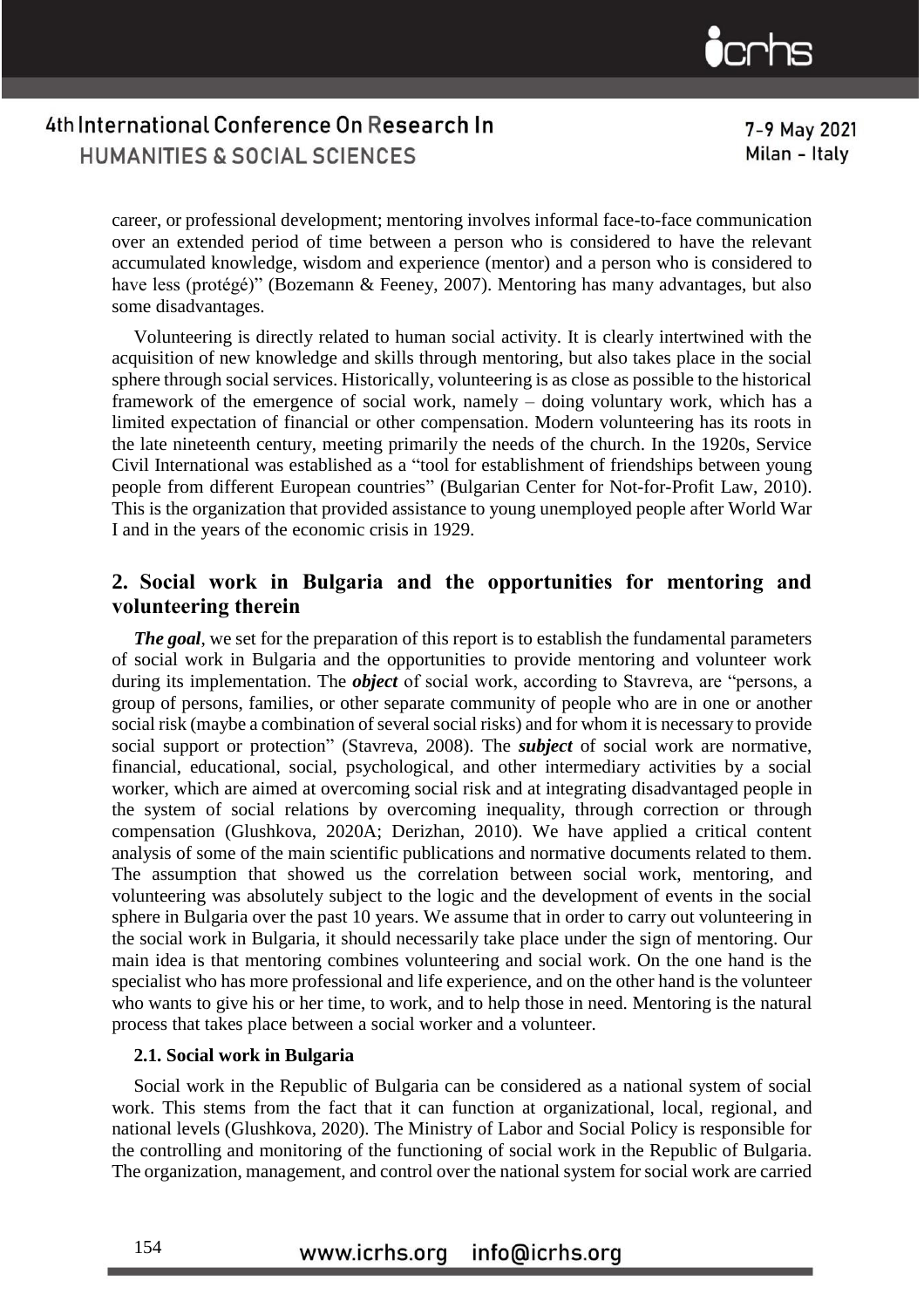7-9 May 2021 Milan - Italy

out by the Ministry of Labor and Social Policy, as well as according to the Rules of Procedure of the Ministry.

Glushkova synthesizes them in the following order:

- 1. Minister of Labor and Social Policy a central sole body of the executive power with special competence, which manages, coordinates, and controls the implementation of state policy in the field of income and living standards, social security, unemployment protection, and employment promotion, the market of labor migration, labor migration and free movement of workers, occupational health and safety, social investment, social protection, social inclusion, support for children and families, demographic development, integration of people with disabilities, equal opportunities and antidiscrimination in accordance with the laws of the country and the government's programs. The activities are carried out independently or jointly with other state bodies and/or public organizations.
- 2. Political cabinet an organizational structure that assists the Minister in formulating and developing specific decisions for the implementation of government policy in the field of its powers, as well as in presenting government policy to the public. The political cabinet includes the Head of the cabinet, the deputy ministers, the parliamentary secretary, and the Director of the Public Relations Directorate, as well as advisers, experts, and technical assistants.
- 3. Secretary General manages, organizes, coordinates, and controls the functioning of the administration.
- 4. Inspectorate under the direct subordination of the Minister; carries out administrative control over the activity of the Ministry and of the secondary budget managers to the Minister.
- 5. Financial Controller under the direct supervision of the Minister; carries out preliminary control for legality, according to the Financial Management and Control in the Public Sector Act, except for the cases in which the preliminary control is carried out by the financial controllers of the European Funds, International Programs and Projects General Directorate.
- 6. Personal Data Protection Officer under the direct supervision of the Minister; carries out activities on the lawful application of the normative acts in the field of personal data and in accordance with the General Regulation on Data Protection.
- 7. Internal Audit Directorate under the direct supervision of the Minister; performs internal audit under the Internal Audit in the Public Sector Act.
- 8. Information Security Officer directly subordinate to the Minister; performs the tasks assigned to him or her under the Protection of Classified Information Act and the normative acts on its implementation.
- 9. General administration supports the exercise of the powers of the Minister, creates conditions for the implementation of the activity of the specialized administration, and performs the technical activities for the administrative servicing of the citizens and the legal entities. The general administration is structured in:

## www.icrhs.org info@icrhs.org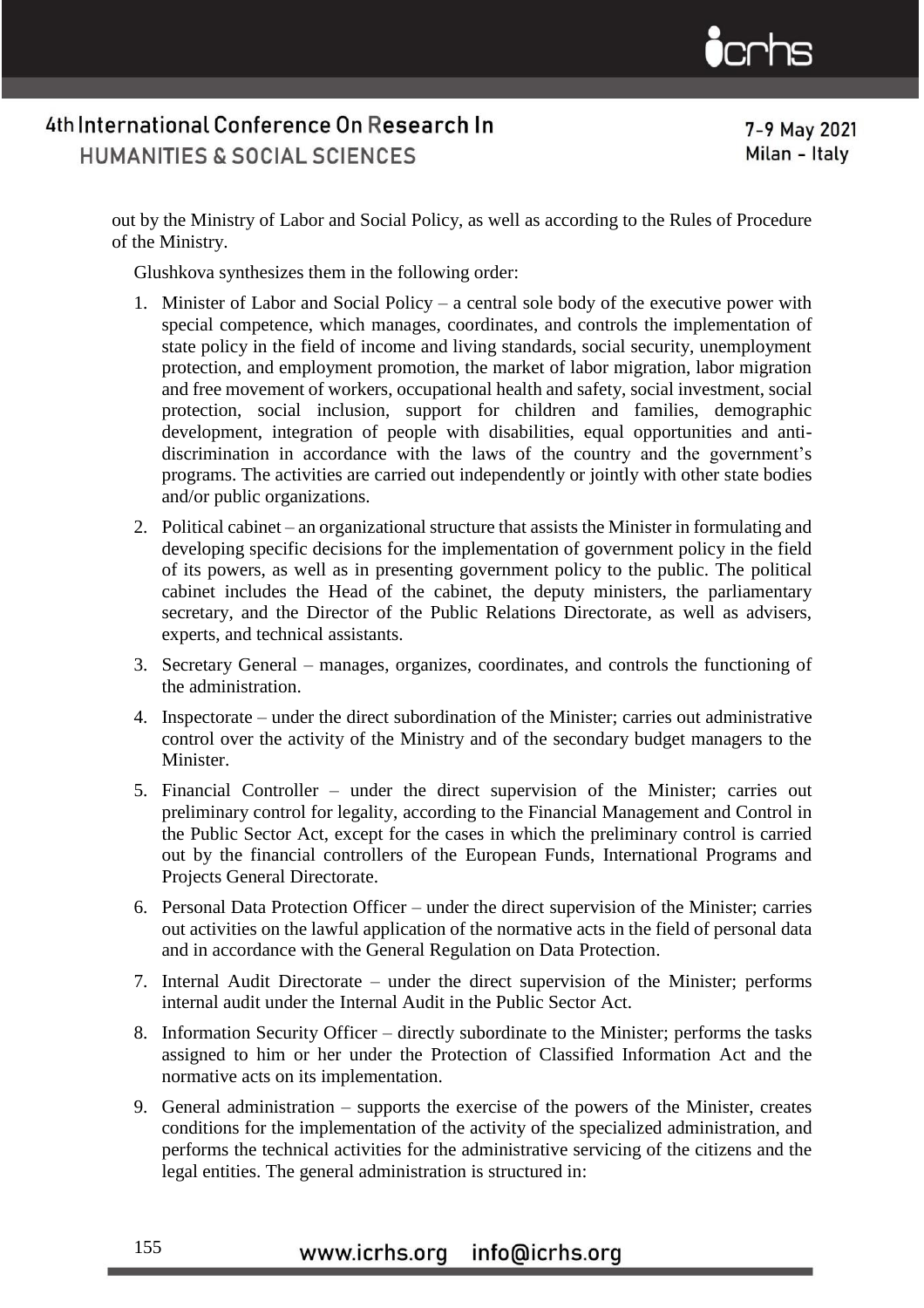7-9 May 2021 Milan - Italy

- Legal Services and Public Procurement Directorate;
- Information Technology and Administrative Services Directorate;
- Human Resources Directorate;
- Financial Directorate;
- Public Relations and Protocol Directorate;

10. Specialized administration, which is organized in:

- European Funds, International Programs and Projects General Directorate;
- Living Standard, Demographic Policy and Social Investment Directorate;
- Labor Law, Social Security and Working Conditions Directorate;
- Labor Market Policy and Labor Mobility Directorate;
- Policy for People with Disabilities, Equal Opportunities and Social Assistance Directorate;
- Social Inclusion Directorate;
- European Affairs and International Cooperation Directorate;

(Glushkova, 2020; Rules of Procedure of the Ministry of Labor and Social Policy, 2019).

In the Republic of Bulgaria, as well as in the other European countries, the activities in the national system for social work comply with and are subordinated to the hierarchy of the normative documents, which are:

- 1. Constitution of the Republic of Bulgaria supreme law in the country;
- 2. Codes regulate the functioning of various spheres of public life;
- 3. Laws regulate the functioning of various spheres of social life, economy, and state structure;
- 4. Decrees of the Council of Ministers, which adopt regulations for application of laws, structural regulations of ministries, and other state bodies, etc.;
- 5. Regulations, ordinances, instructions, orders, tariffs, norms, rules, letters, instructions issued by ministers.
- 6. National strategies, plans, and programs developed and adopted by the Council of Ministers and ministries;

Simeonova writes that the normative documents related to the implementation of social policy in the state reflect the vision of society about the role and functions of social work therein (Simeonova, 2011). The main normative documents concerning the implementation of the social policy in relation to the various target groups are:

- 1. Social Assistance Act;
- 2. Regulations for application of the Social Assistance Act;
- 3. Social Services Act;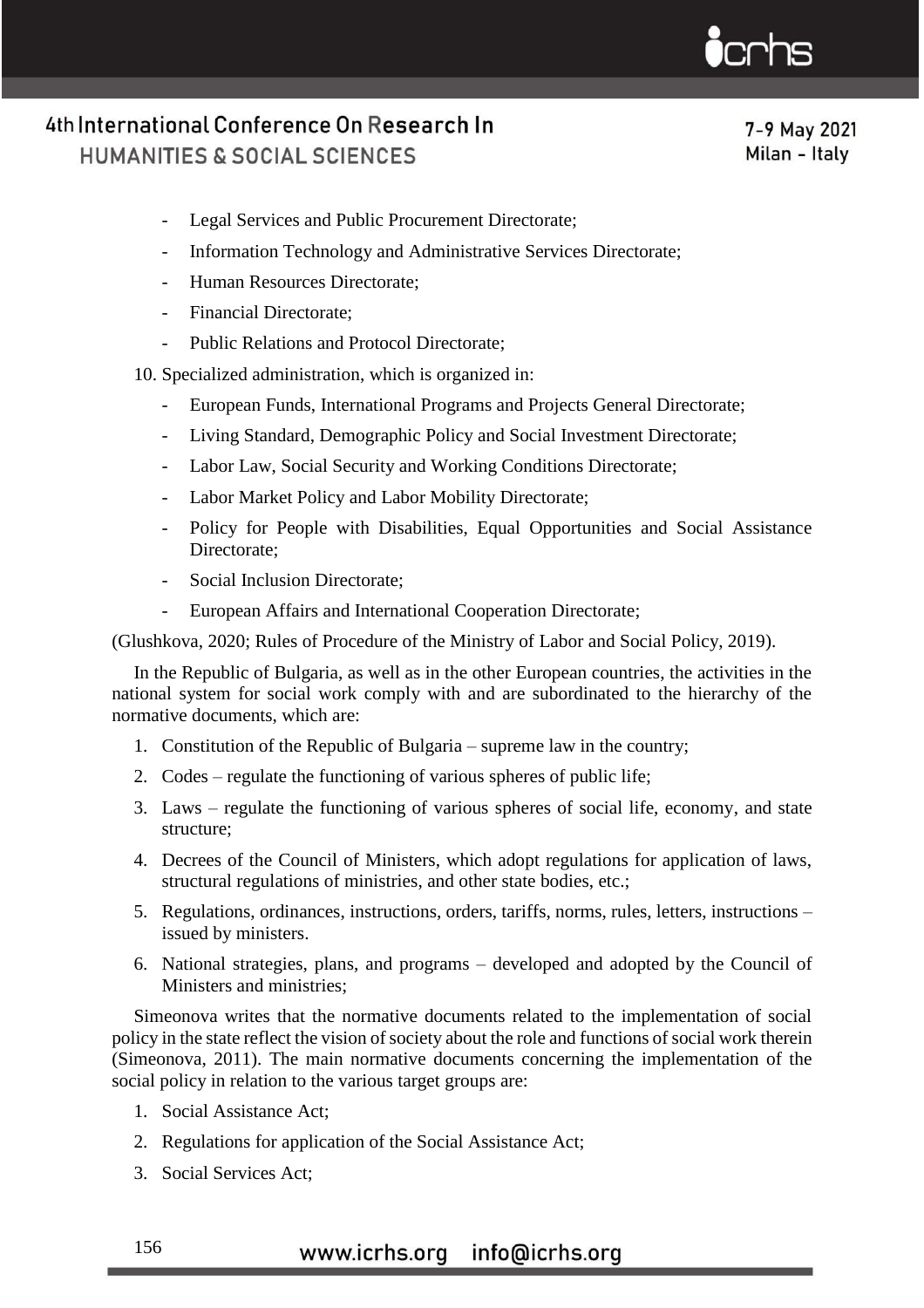7-9 May 2021 Milan - Italy

- 4. Family Benefits for Children Act;
- 5. Regulations for application of the Family Benefits for Children Act;
- 6. People with Disabilities Act;
- 7. Employment Promotion Act;
- 8. Regulations for implementation of the Employment Promotion Act;
- 9. Child Protection Act;
- 10. Regulations for application of the Child Protection Act;
- 11. Family Code;
- 12. Protection against Domestic Violence Act;
- 13. Combating Trafficking in Human Beings Act;
- 14. Asylum and Refugees Act;
- 15. Execution of Punishments and Detention in Custody Act;
- 16. Health Act;
- 17. Numerous bylaws (structural regulations, ordinances, strategies, methodologies, etc.) (Glushkova, 2020)

The diversity and variety of social services in the Republic of Bulgaria is great. They are defined in the Social Services Act as activities to support individuals to prevent and/or overcome social exclusion, to exercise rights, and to improve the quality of life, based on: social work, individual approach, and individual needs assessment.

Social services are *publicly available* and *specialized.*

- Publicly available social services are the services for information, counseling, and training for realization of social rights and for development of skills, which are provided for a period not longer than two months; mobile preventive community work.
- *Specialized* social services are the services that are provided in the event of a certain risk to life, health, quality of life, or development of the person; the need to meet the specific needs of a particular group of persons.

Depending on their function, the social services in the Republic of Bulgaria are:

- Preventive provided to all persons or to a certain group of persons without a previously identified specific risk;
- *Supporting*  provided as a result of identified risk or to meet a specific need;
- *Rehabilitation*  offer highly specialized support for people with special needs (Glushkova, 2020).

The services are tailored to the age and specific needs of the users, as well as to the various activities they offer. This additional breakdown offers a huge range of centers, shelters, crisis centers, transitional housing, supervised housing, sheltered housing, homes, day care centers,

## www.icrhs.org info@icrhs.org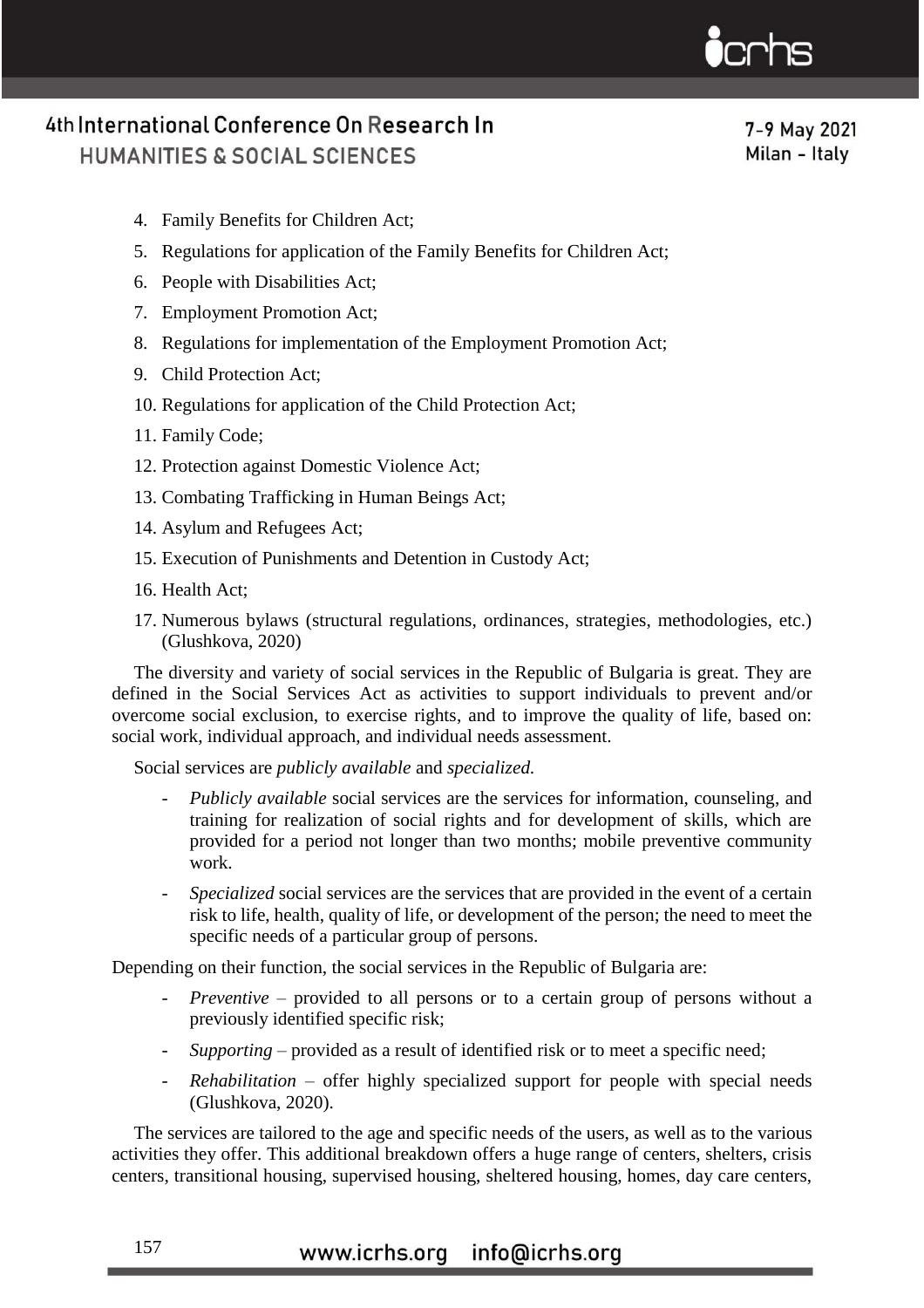

7-9 May 2021 Milan - Italy

foster care, Mother and Baby Unit, etc., which serve all the needs of society, while respecting all human needs, rights, and freedoms.

In the brief review of the organization, structure, and management of the national system for social work in Bulgaria it becomes clear that there is a great need for well-trained social specialists who to be integrated into the system and to be useful to society. Higher education institutions in Bulgaria provide a rich palette of professional fields that train in the field of social work. Unfortunately, we must say that the theoretical training is far from enough for future social specialists to be good at their job. In the curricula of the professional fields in Bachelor's and Master's social programs there are many practices, which are a mandatory element for the completion of students' education. Direct observations show that these practices are not sufficient. We will pay attention to this in a moment.

#### **2.2. Volunteering – a natural socially engaged activity**

Volunteering in the Republic of Bulgaria is practically developed. It exists and is practiced due to the folk psychology of the Bulgarian people and their tendency to help. From a scientific and legal point of view, information related to volunteering is rather scarce. In the last 10 to 15 years, several large European projects have been made, in which Bulgaria was a participating country and which helped to reveal and structure the essence of volunteering. One of the big projects was Moving Borders for Volunteering, which was developed jointly with Serbia. The main idea of the project was not only to provide synthesized information on volunteering and its development, but also to create a clear "methodology for establishment of local volunteer centers" (Common Methodology for Social Volunteering, 2018). This raised awareness among people who would like to volunteer.

The term "volunteering" in Bulgaria refers to any work and service without financial gain. Therefore, a volunteer is any person who provides such free and unpaid work. In the legal system of the Republic of Bulgaria there is no legal definition for volunteering or for the provision of work and services without interest in financial gain. Therefore, the status of volunteers, as well as their rights and obligations, are not established by law or officially recognized. The existing legal framework for volunteering is only partial and far from well developed. The Bulgarian Center for Not-for-Profit Law Foundation formulated in 2002 the so-called "Legal Framework for Volunteering and Volunteers" (BCNL, 2010). It clearly highlights the gratuitous, unconditional, and desirable nature of volunteering. The legal framework lists some of the forms of voluntary activities that are enshrined in the regulations of the Republic of Bulgaria, such as: Advocacy Act, which clearly states which persons can benefit from free legal services; Fire Protection Act, in which the voluntary fire brigades are assigned control and administrative functions; Child Protection Act, which introduces the promotion of voluntary activities related to the protection of children, in accordance with their personal and social qualities; as well as Physical Education and Sports Act, which encourages extracurricular voluntary sports activities for children. From all the above it is clear that volunteering is talked about at all state levels, but there is no officially adopted Volunteering Act on the territory of the Republic of Bulgaria. A draft law has been prepared, which we hope will be voted on and adopted in the near future.

Volunteering is gaining more and more popularity among students. Unfortunately, in the higher education institutions in Bulgaria there is no policy for implementation and promotion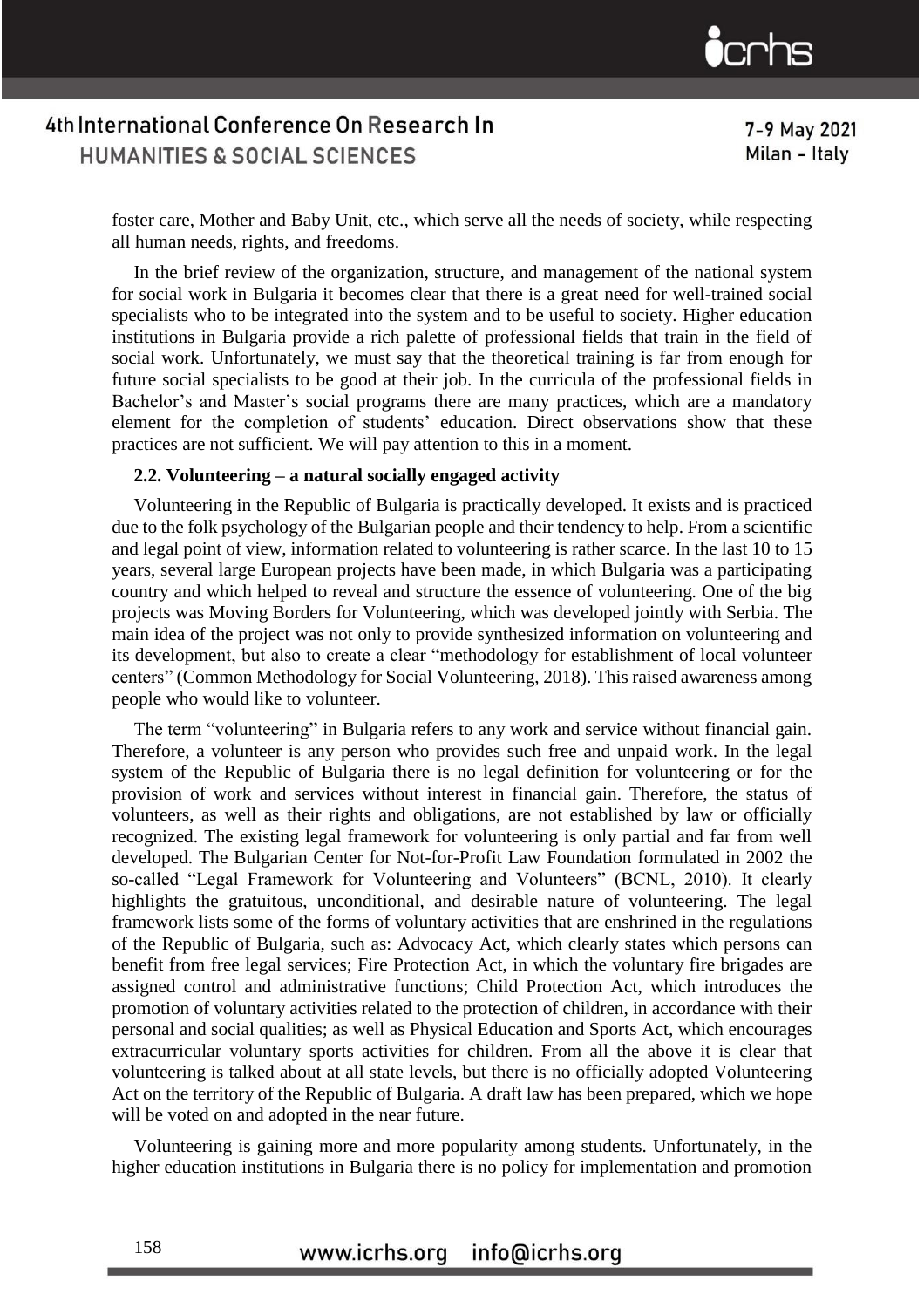7-9 May 2021 Milan - Italy

of volunteering, which is directly related to the educational process. In this respect, Bulgarian universities lag far behind European universities, which have extensive experience with student volunteering. In countries such as England, Germany, and Finland, volunteering is embedded in the curricula of students. This further enriches and expands their practical experience by promoting it at the level of an educational institution. Students in Bulgaria do not have much information about volunteering. The information reaches them thanks to personal commitment and activity, but not through the universities themselves. In recent years, there has been a jump in the desire of students to get involved in voluntary initiatives. The past year, which presented us with great challenges, also speaks volumes about this. Many students majoring in social sciences have become involved in a variety of volunteer initiatives related to the COVID-19 pandemic. Many young people helped the elderly, who were the most vulnerable age group. They responded in shelters that prepared hot food, in the Bulgarian Red Cross, where a telephone line was opened for people in need, in homes for children who had difficulties with online learning, and many others. The positive results were not long in coming, when this initiative, sacrifice, and selflessness were recognized by the universities and the students received an incentive directly related to their education – grades, exemption from exams, opportunities for professional realization. The past year has clearly shown the opportunities that volunteering provides. This would be a good start for the national policy of the higher education institutions in Bulgaria, which should accept and more actively include volunteering in their educational process.

### **2.3. Mentoring and its role in social work**

As mentioned above, one of the main definitions of mentoring is the transfer of knowledge and skills from a person who has more of them to a person who lacks them. Age also plays a role here, because experience is believed to accumulate over the years. One of the myths of today is that the mentor must be older than his or her protégé. There are examples that clearly reveal the capabilities, knowledge, skills, and ambitions of young people – young people who for their 30 years of age are already university professors, inventors, IT specialists, managers, and many others. Examples of mentoring:

- More experienced people help younger and inexperienced people;
- Adults help students in their school activities;
- Adults help children and/or adolescents to cope with various problems;
- People help others to overcome addictions;
- People help prisoners to reintegrate into society;
- People help the homeless;
- People help other people to practice sports or other activities;
- Women professionals help other women to realize themselves on the labor market;
- Experienced workers help newcomers to integrate into companies;
- Experienced teachers help new colleagues;
- Large companies help smaller ones (collective mentoring).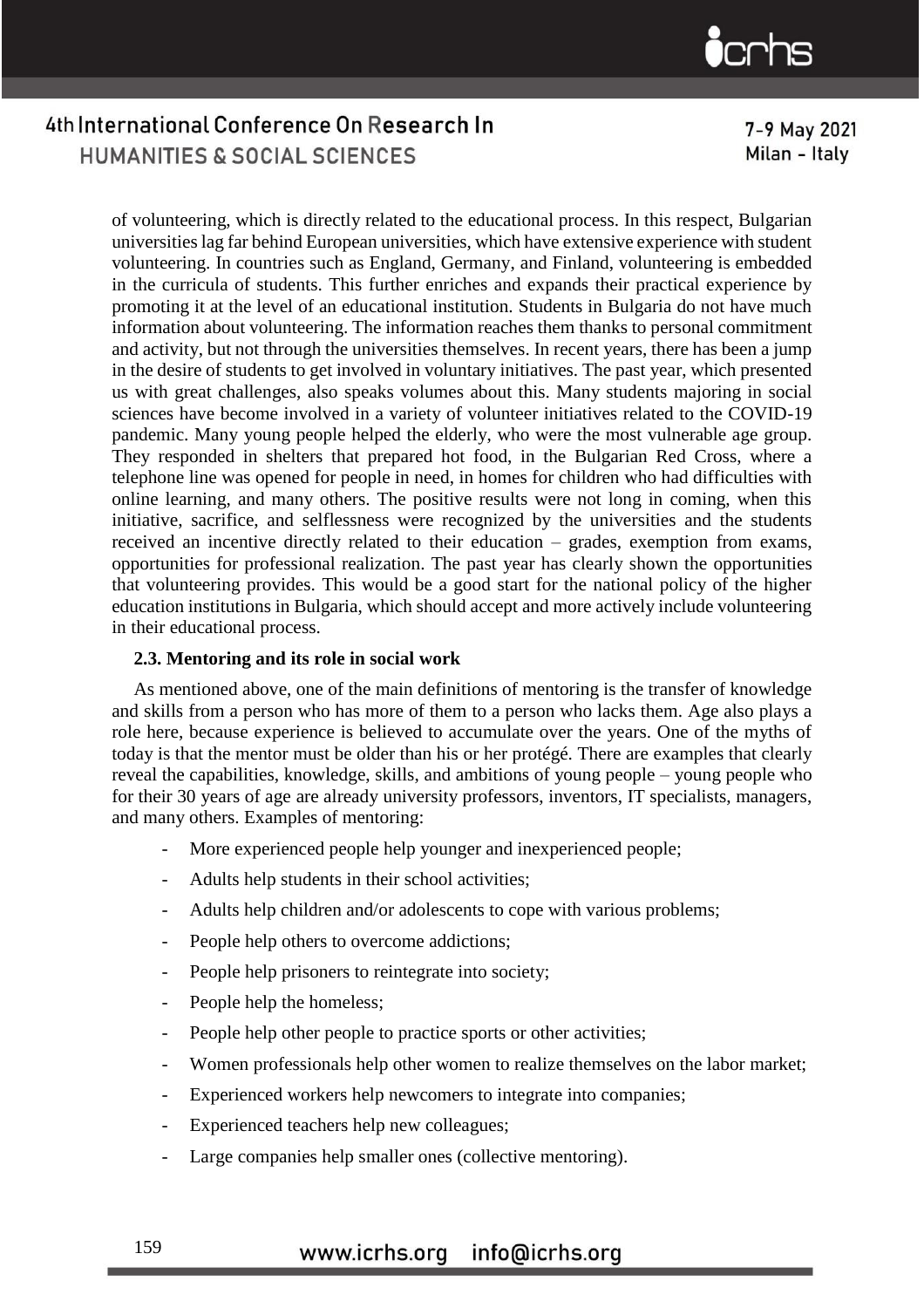7-9 May 2021 Milan - Italy

All types of mentoring can be formal or informal (Bulgarian Chamber of Commerce and Industry, 2015). From all the above activities it is clear that most are in the social sphere. By eliminating those who serve pedagogical, industrial, and personal mentoring intentions, a higher percentage remains, which is entirely related to social work, social services and the service of specific needs in various socially disadvantaged groups.

Mentoring, as well as volunteering, is not well known for the scientific literature and practice in Bulgaria. There is scientific experience in the pedagogical and industrial spheres, but there is almost no talk about the social one. This is where the main problem arises – that social work and services are entirely practical activities. They cannot be realized theoretically. The professional training of the future social specialists is reached again. They study at universities, receive fundamental theoretical knowledge, but how prepared are they for the practice? Who prepares them for the real social work in the field? The answer here can be ambiguous – they are prepared by social workers who are realized in the field of social work and they prepare them through the experience (practice) they have. They pass on skills, experience, and the way they work through mentoring. It turns out that students in Bulgaria, who carry out their undergraduate professional practices immediately before graduation, appear in the role of protégés, who are mentored by mentors (social workers) in various social institutions that provide social services. A weak point is the concept of *mentoring* in Bulgarian universities. There is no clear picture of what it is, how it is implemented, as well as what rights and obligations people have. The concepts of the mentoring process, its organization, course, and successful completion have not been developed. Universities need to reveal the nature of mentoring to students in order to ensure the smooth and fruitful implementation of mentoring in social work. Mentoring would give the highest results when the three parties are directly involved in the process of building future professionals, namely – university, students, and social workers from various social services.

### **3. Conclusion**

In the last 10 years the development of social work in Bulgaria has gone through a number of changes and tremors. The new Social Assistance Act and the Social Services Act, renewed one year ago, also speak for themselves. Most important changes as Vazova writes are linked to the , new standarts for quality methods for evaluation and that is why it was created Agency for The Quality of the Social Services that implements control and monitoring over the provided social services; New National Card for The Social Services through out the municipalities was established." (Vazova, 2021) Processes, such as deinstitutionalization, have exposed various social groups of people in need of support and care. This posed new challenges to people involved in social work – the need for specialized higher education, the acquisition of specific experience and skills, as well as serious psychological, health, regulatory, and rehabilitation training. However, all this turns out to be impossible without the direct intervention and assistance of practice. One of the most common ways to gain practical skills in the learning process is volunteering. Opening opportunities for students to develop their potential outside the lecture rooms is a commitment of the university. There should be a system to encourage and support student volunteering, which should be part of university policy. This cannot be done without first adopting a formal Volunteering and Volunteering Activity Act, which should set the regulatory framework for implementation. At the moment,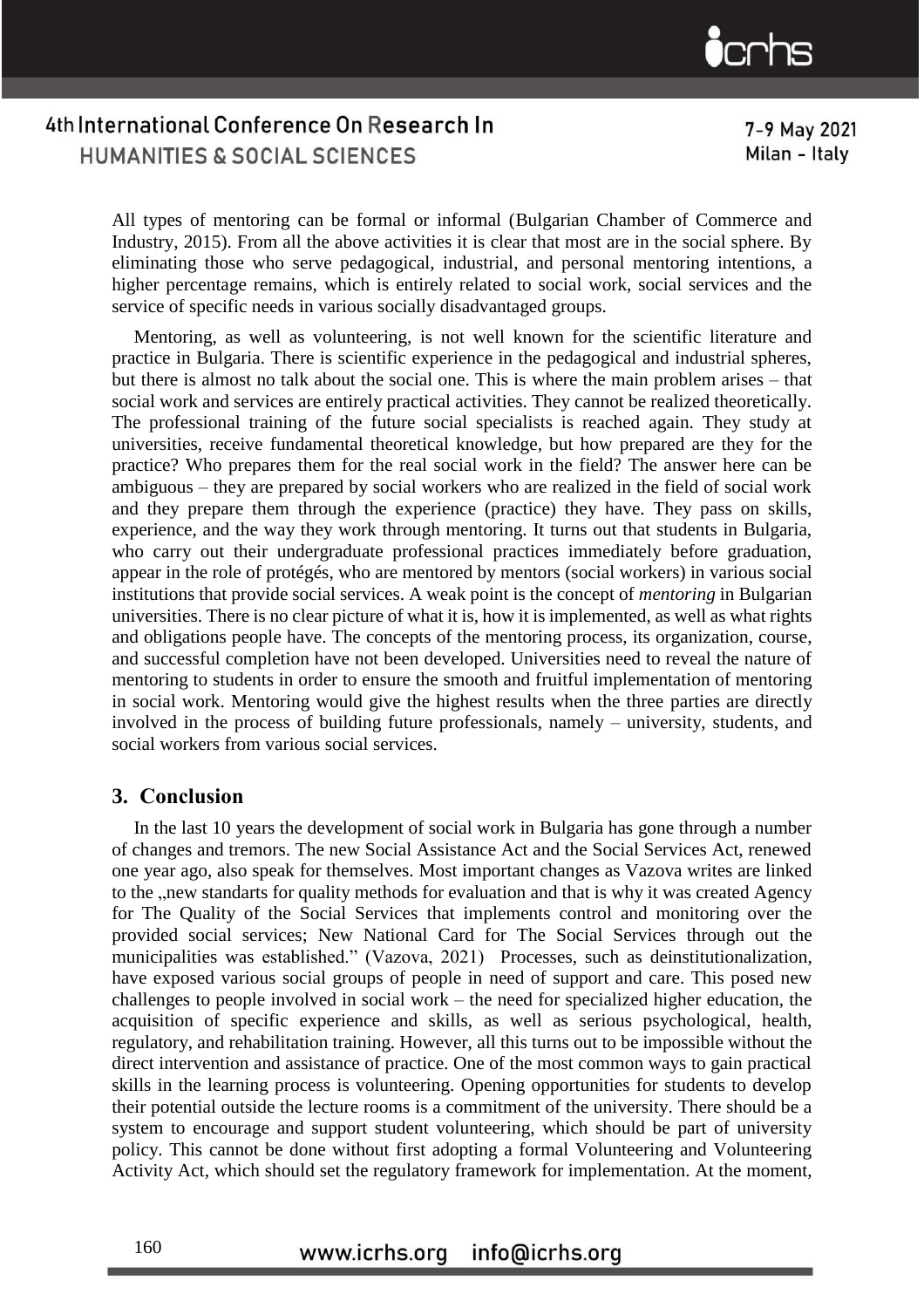

7-9 May 2021 Milan - Italy

this is not an obstacle for people who want to provide their unpaid work and to help those in need. An increasing percentage of students have been interested in and participated in volunteer initiatives since the beginning of their higher education. The global health situation in the last year has led to large-scale social volunteer initiatives in which young people have become extremely involved and responsible. All this happens thanks to the mentorship and the example that has been given. The transfer of specific experience, knowledge, skills, and practical guidance is the key element that unites volunteering and social work.

Without the help, support, and example of social workers, who carry out virtually the full range of social services for all those who need it every day, students leaving universities will not be sufficiently prepared. The interaction between mentoring and volunteering in social work is a completely natural and logical process that needs state support. Because the best preparation for professional realization is carried out through practice!

### **References**

- Bozeman, B., Feeney, M. K. (2007). "Toward a Useful Theory of Mentoring. A Conceptual Analysis and Critique". *Administration & Society.* Vol. 39. № 6, pp. 719-739;
- Danov. H. (1976) Hristomatia po istoria na staria sviat. Izdatelstvo "Nauka I izkustvo", Sofia;
- Hristova, E. (2018) Komunikatsia na blagotvoritelnostta. Roi books, Sofia;
- Glushkova, N. (A) (2020) "Obuchenieto I kvalifikatsiata na sotsialnite rabotnitsi realnost I perspektivi". Universitetsko izdatelstvo "Paisii Hilendarski", Plovdiv;
- Glushkova, N. (2020) Organizatsionno-upravlenski osnovi na sotsialnata rabota. Universitetsko izdatelstvo "Paisii Hilendarski", Plovdiv;
- Simeonova, R. (2011) Upravlenie na sotsialnata rabota kato deinost I Sistema. Izdatelstvo "Ibis", Sofia;
- Vazova, T. (2021) *"Uspeshno predostaviane na sotsialni uslugi v Balgaria po vreme na pandemiata COVID-19"*. Shestnadeseta mezhdunarodna nauchna konferentsia na mladite ucheni na tema: " Ikonomikata na Balgaria I Evropeiskia sauz: predizvikatelstvoto COVID-19" ISBN:978-619-7622-04-1
- Derizhan, I. (2010) Metodologichni osnovania za sashnostta I spetsifikata na sotsialnata rabota. *Savremenna humanitaristika,* br.1 [http://research.bfu.bg:8080/jspui/bitstream/123456789/65/3/BFU\\_2010\\_01\\_derijan.pdf](http://research.bfu.bg:8080/jspui/bitstream/123456789/65/3/BFU_2010_01_derijan.pdf) (Last accessed on 10.04.2021);
- Stavreva, P. (2008) Obekt, metodi i printsipi na sotsialnata rabota. [https://polinastavreva.blog.bg/technology/2008/11/25/obekt-principi-i-metodi-na](https://polinastavreva.blog.bg/technology/2008/11/25/obekt-principi-i-metodi-na-socialnata-rabota.258570)[socialnata-rabota.258570](https://polinastavreva.blog.bg/technology/2008/11/25/obekt-principi-i-metodi-na-socialnata-rabota.258570) (Last accessed on 16.04.2021);

BCNL (Bulgarian Center for Not-for-Profit Law) (2010) "Pravna ramka na dobrovolnata deinost I dobrovoltsite" <http://bcnl.org/uploadfiles/documents/pravna%20ramka/volunteers208.pdf> (Last accessed on 11.04.2021);